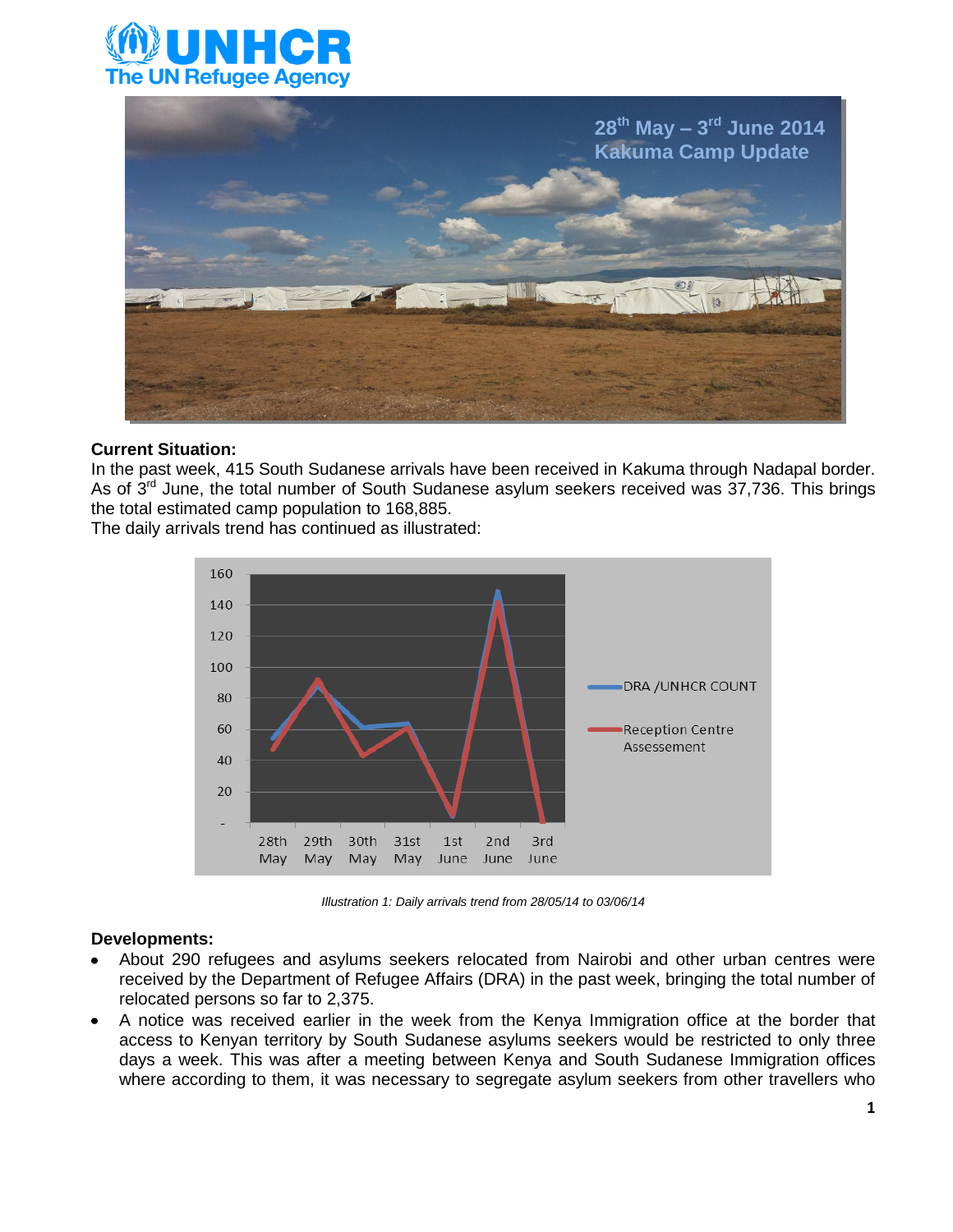are required to pay visa fees. The daily convoy to the border has returned twice without any passengers as a result of this notice. Following this development, a joint mission to the border was conducted by UNHCR, DRA and the Deputy County Commissioner to gauge the situation on the ground. The decision was nullified and it was agreed with the Immigration officials that the daily convoys would resume as usual and asylum seekers would have unhindered access to territory.

### **Operational Highlights**

Operations continued in the four key fronts of the emergency response - at the border, transportation to the camp, at the reception center and new settlement area in Kakuma 4.

### **1. Health**

- The health status of South Sudanese new arrivals was stable in the past week. Malaria cases  $\bullet$ decreased to 588 compared to 596 in the previous week and 43% of all reported cases were among children under five years. Watery diarrhea cases were recorded at 346 as compared to 399 in the previous week.
- $\bullet$ IRC in partnership with FilmAID International commenced an information campaign to promote Exclusive Breastfeeding in the camp. The activity will end on  $12<sup>th</sup>$  June 2014 and is targeting the entire camp population, including the new arrivals.
- 155 children less than 5 years old at the reception centre were screened for malnutrition this  $\bullet$ proportion of children screened from  $24<sup>th</sup> - 31<sup>st</sup>$  May were found to have a GAM of 32.4% and SAM of 15.5%. Those with severe malnutrition have been enrolled in the Out-Patient Therapeutic feeding Program (OTP) for nutritional rehabilitation.
- Vaccination activities and distribution of mosquito nets continued at the reception centre with 214 children being vaccinated and 517 mosquito nets distributed.

#### **2. Shelter and Infrastructure**

- 8,207 tents have been put up at Kakuma 4, accommodating 36,199 individuals (8,789 families).
- 150 plots have been demarcated in the past week.
- $\bullet$ Roofing of durable shelters continued and so far 795 roofs have been completed. More than 1,200 shelters require roofs in Kakuma 4 alone.

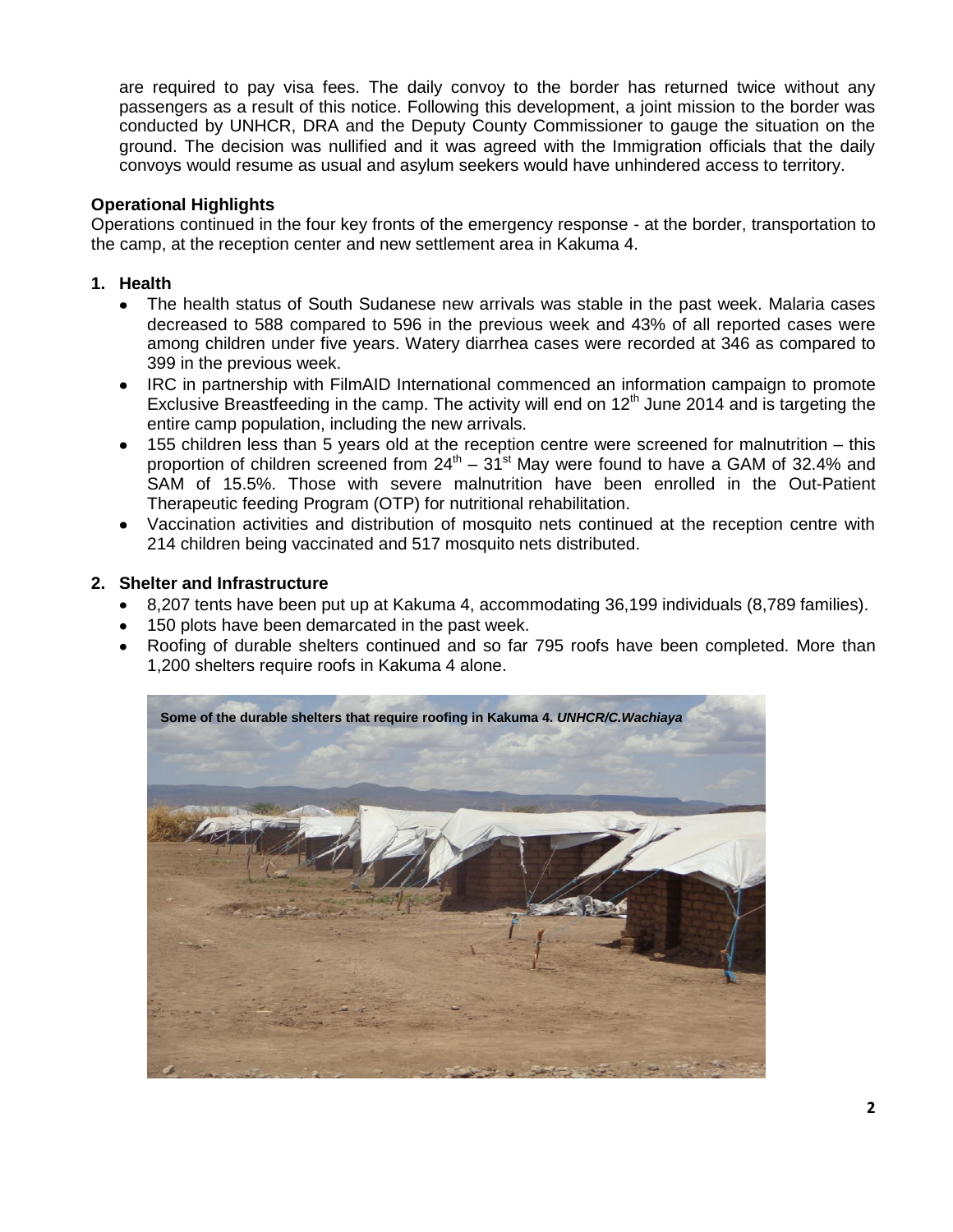### **3. Education**

Close monitoring of the recently introduced double shift system in all primary school including the emergency schools is on-going in order to identify and address challenges. This comes after the increased enrolment in the schools – the two emergency schools have a current enrolment of 8,040 learners.

# **4. SGBV Prevention and Response**

- 11 SGBV cases including 3 rape cases (two from country of origin and 1 in the camp) were reported. All survivors received the necessary support including medical intervention for the cases.
- 5 sensitization sessions were conducted for 200 participants including case workers, refugee leaders and community security officers on SGBV reporting and referral pathways.

# **5. NFI Distribution**

- 288 women among the new arrivals at the reception centre benefitted from distribution of *Kitenges* (African fabric).
- Distribution of sanitary ware is on-going and is targeting over 33,000 women and girls of reproductive health age.

# **6. Child Protection**

- As at  $3<sup>rd</sup>$  June 2014, a total of 868 unaccompanied children (UAMs) and 5,346 separated children (SC) had been received since the influx started. This brings the cumulative total of UAMs and SC in Kakuma to 3,416 and 11,553 respectively.
- 625 UAMs and 2,302 SC have completed registration with DRA and UNHCR. Majority of the registered children are South Sudanese (436 UAMs and 2,079 SC) and are from Jonglei State.



*Illustration 2: Breakdown of registered South Sudanese UAMs/SC by area of origin.*

47 unaccompanied boys have been relocated to Kakuma 4 in group care arrangement.  $\bullet$ Monitoring and follow-up of their situation and that of other children relocated to the community continued.